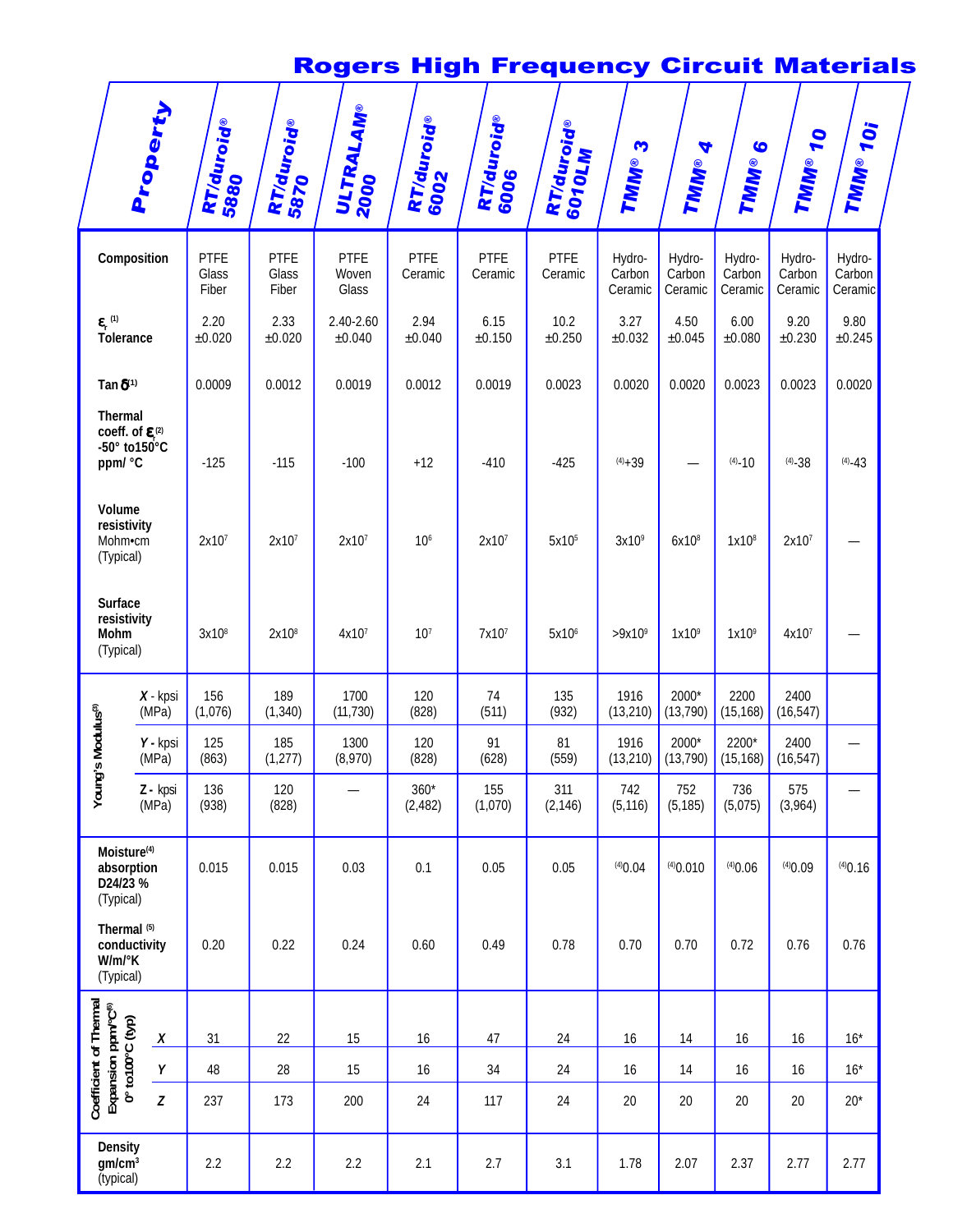### Rogers High Frequency Circuit Materials

| Property                                                               |                 | RO3003TM        | RO3203TW                                        | <b>RO30067M</b> | RO3010TM        | RO3210TM                                        | RO4003®                                  | R04350®                                  |
|------------------------------------------------------------------------|-----------------|-----------------|-------------------------------------------------|-----------------|-----------------|-------------------------------------------------|------------------------------------------|------------------------------------------|
| Composition                                                            |                 | PTFE<br>Ceramic | PTFE<br>Ceramic<br>Reinforced<br>Woven<br>Glass | PTFE<br>Ceramic | PTFE<br>Ceramic | PTFE<br>Ceramic<br>Reinforced<br>Woven<br>Glass | Hydrocarbon<br>Ceramic<br>Woven<br>Glass | Hydrocarbon<br>Ceramic<br>Woven<br>Glass |
| $\boldsymbol{\varepsilon}_{\text{r}}^{(1)}$<br>Tolerance               |                 | $3.00 - 0.04$   | $3.02 - 0.04$                                   | $6.15 - 0.15$   | $10.2 - 0.30$   | $10.2 - 0.5$                                    | $3.38 - 0.05$<br>$3.48 - 0.05$           |                                          |
| Tan $\delta$ (1)                                                       |                 | 0.0013          | 0.0016                                          | 0.0025          | 0.0035          | 0.003                                           | 0.0027                                   | 0.004                                    |
| Thermal coefficient of $\varepsilon_r^{(2)}$<br>ppm/ C (-50 to 150 C)  |                 | 13              | 13                                              | $-160$          | $-280$          | 13                                              | $+40$                                    | $+50$                                    |
| Volume resistivity<br>(Mohm cm)<br>(typical)                           |                 | 10 <sup>6</sup> | 10 <sup>7</sup>                                 | 10 <sup>3</sup> | 10 <sup>3</sup> | 10 <sup>4</sup>                                 | $1.7 \times 10^{10}$                     | $1.2 x10^{10}$                           |
| Surface resistivity<br>(Mohm)                                          |                 | 10 <sup>7</sup> | 10 <sup>7</sup>                                 | 10 <sup>3</sup> | 10 <sup>3</sup> | 10 <sup>4</sup>                                 | $4.2 \times 10^{9}$                      | 5.7 x 109                                |
| Youngs modulus <sup>(3)</sup>                                          | X-kpsi<br>(MPa) | 300<br>(2068)   |                                                 | 300<br>(2068)   | 300<br>(2068)   |                                                 | 3700<br>(25, 510)                        |                                          |
|                                                                        | Y-kpsi<br>(MPa) | 300<br>(2068)   |                                                 | 300<br>(2068)   | 300<br>(2068)   |                                                 | 3900<br>(26, 889)                        | 1664<br>(11, 473)                        |
| Moisture absorption <sup>(4)</sup><br>D24/23 (%) (typical)             |                 | < 0.1           | < 0.1                                           | < 0.1           | < 0.1           | < 0.1                                           | 0.06                                     | 0.06                                     |
| Copper peel strength<br>Ibs/in (N/mm)                                  |                 | 17.6<br>(3.1)   | 10<br>(1.7)                                     | 12.2<br>(2.1)   | 13.4<br>(2.4)   | $10$<br>(1.7)                                   | 6.4<br>(1.1)                             | 5.3<br>(0.9)                             |
| Thermal conductivity <sup>(5)</sup><br>(W/m/K)                         |                 | 0.50            | 0.50                                            | 0.61            | 0.66            | 0.81                                            | 0.64                                     | 0.62                                     |
| Coefficient of thermal expansion <sup>(6)</sup><br>0 to 100 C (ppm/ C) |                 |                 |                                                 |                 |                 |                                                 |                                          |                                          |
|                                                                        | X<br>Y<br>Z     | 17<br>17<br>24  | 13<br>13<br>58                                  | 17<br>17<br>24  | 17<br>17<br>24  | 13<br>13<br>34                                  | 11<br>14<br>46                           | 14<br>16<br>50                           |
| Density<br>$gm/cm3$ (typical)                                          |                 | 2.1             | 2.1                                             | 2.6             | 3.0             | 3.0                                             | 1.8                                      | 1.9                                      |
| Flammability rating, UL 94V-0                                          |                 | Yes             | Yes                                             | Yes             | Yes             | Yes                                             | $\rm No$                                 | Yes                                      |

\*estimated<br>1) Me 10 Measured by IPC-TM-650 method 2.5.5.5 at ~10 GHz, 23°C. RT/duroid 6010 materials were based on testing a 0.025" thick sheet clad with 1 oz. electrodeposited copper. c. values and tolerances reported by IPC-TM-650 method performance.

2) Measured by IPC-TM-650 method 2.5.5.5 at ~10 GHz modified. Data are typical only.<br>3) Young's modulus (elastic modulus), steepest region of the stress/strain curve is in tension for X and Y axes by ASTM D 638; in compres 4) Testing conditions: 24 hours @ 23°C, specimans etched free of copper.<br>5) Tested by ASTM C 518

5) Tested by ASTM C 518<br>6) Tested by ASTM D3386-Tested by ASTM D3386-94. Values are average over temperature range but not necessarily linear. However, for RT/duriod 6002 and TMM grades the response is essentially linear.

RT/duroid, DUROID, TMM, ULTRALAM, RO3003, RO3006, RO3010, RO4003, and RO4350 are licensed trademarks of Rogers Corporation for their microwave laminates.<br>The information and guidelines contained in this document are intend

These products may require a validated export license issued by the U.S. Department of Commerce for export of these materials from the United States or Canada.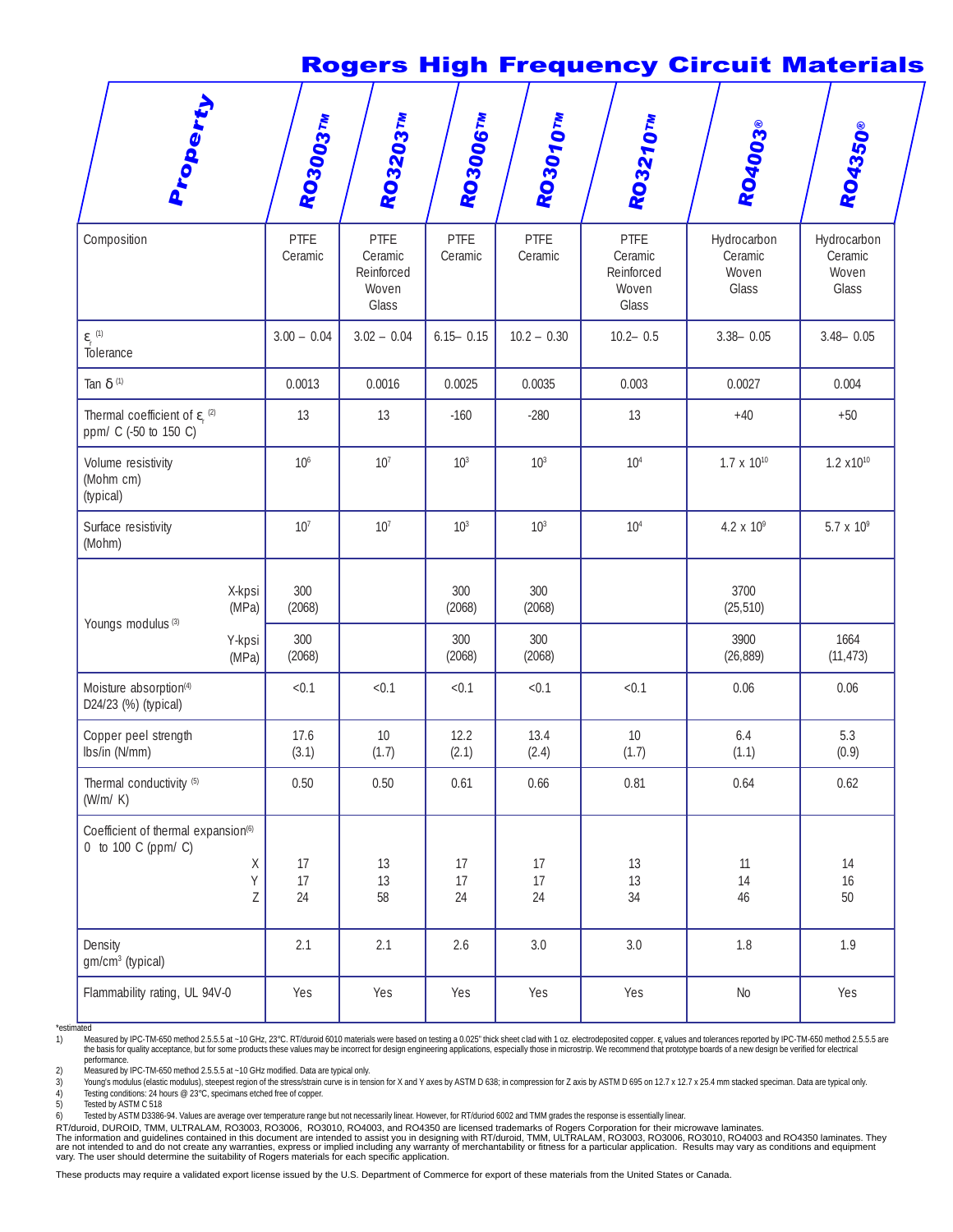## Cladding Metals

|                                      |                 | <b>Surface Roughness</b> |                                                 |                        |                                     | Crack                       |                         |                                                                        |
|--------------------------------------|-----------------|--------------------------|-------------------------------------------------|------------------------|-------------------------------------|-----------------------------|-------------------------|------------------------------------------------------------------------|
| Copper Foil                          | Treated<br>Side | Untreated<br>Side        | kpsi (lilp <sub>a)</sub><br>Strength<br>Tensile | Elongation<br>$\aleph$ | Microhm•cm<br>Resistivity<br>Volume | Resistance<br><b>Stress</b> | <b>Thickness</b><br>liu | Peel Strength<br>RT/duroid®5000<br>Ibs/in (KW <sub>/m)</sub><br>Series |
| $1/4$ oz<br>(9µm)<br><b>ED</b>       | 70<br>(1.8)     | 15<br>(0.4)              |                                                 |                        | 1.87                                | Fair                        | 0.4                     | 11<br>(1.93)                                                           |
| $1/2$ oz<br>$(17.5 \mu m)$<br>ED     | 75<br>(1.9)     | 15<br>(0.4)              | 33.0<br>(228)                                   | 20.0                   | 1.82                                | Fair                        | 0.7                     | 12<br>(2.10)                                                           |
| $(35\mu m)$<br>1 <sub>0Z</sub><br>ED | 95<br>(2.4)     | 15<br>(0.4)              | 30.0<br>(207)                                   | 28.0                   | 1.78                                | Fair                        | 1.4                     | 16<br>(2.80)                                                           |
| 2 oz<br>$(70 \mu m)$<br>ED           | 115<br>(2.9)    | 15<br>(0.4)              | 32.0<br>(221)                                   | 42.0                   | 1.78                                | Fair                        | 2.8                     | 18<br>(3.15)                                                           |
| $(17.5 \mu m)$<br>$1/2$ oz<br>Rolled | 55<br>(1.4)     | 12<br>(0.3)              | 20.0<br>(138)                                   | 8.0                    | 1.78                                | Excellent                   | 0.7                     | 9<br>(1.58)                                                            |
| 1 <sub>0Z</sub><br>(35µm)<br>Rolled  | 55<br>(1.4)     | 12<br>(0.3)              | 22.0<br>(152)                                   | 13.0                   | 1.74                                | Excellent                   | 1.4                     | 10 <sup>°</sup><br>(1.75)                                              |
| 2 oz<br>$(70 \mu m)$<br>Rolled       | 55<br>(1.4)     | 12<br>(0.3)              | 28.0<br>(193)                                   | 27.0                   | 1.74                                | <b>Excellent</b>            | 2.8                     | 11<br>(1.93)                                                           |

| Plates       | Alloy              | ဖိ<br>Surface<br>Roughn<br>$(\mu n)$<br>Щ <sub>п</sub> | Machinability | Strength<br><sup>kpsi</sup> (MPa)<br>Tensile<br>kpsi | Specific<br>Gravity | Conductivity<br>Thermal<br>Wm/*K | $\bullet$<br>Coefficient<br>Thermal<br>sion<br>Expans<br>PPm/°C | Resisitivity<br><b>S</b><br>microh <sub>m</sub> |  |
|--------------|--------------------|--------------------------------------------------------|---------------|------------------------------------------------------|---------------------|----------------------------------|-----------------------------------------------------------------|-------------------------------------------------|--|
| Aluminum     | 6061               | 70<br>(1.8)                                            | Poor          | 20<br>(138)                                          | 2.7                 | 180                              | 24                                                              | 5                                               |  |
| <b>Brass</b> | 70/30<br>cartridge | 70<br>(1.8)                                            | Good          | 45<br>(311)                                          | 8.5                 | 120                              | 20                                                              | 6                                               |  |
| Copper       | 110                | 70<br>(1.8)                                            | Fair to Poor  | 35<br>(242)                                          | 8.9                 | 390                              | 17                                                              | $\overline{2}$                                  |  |